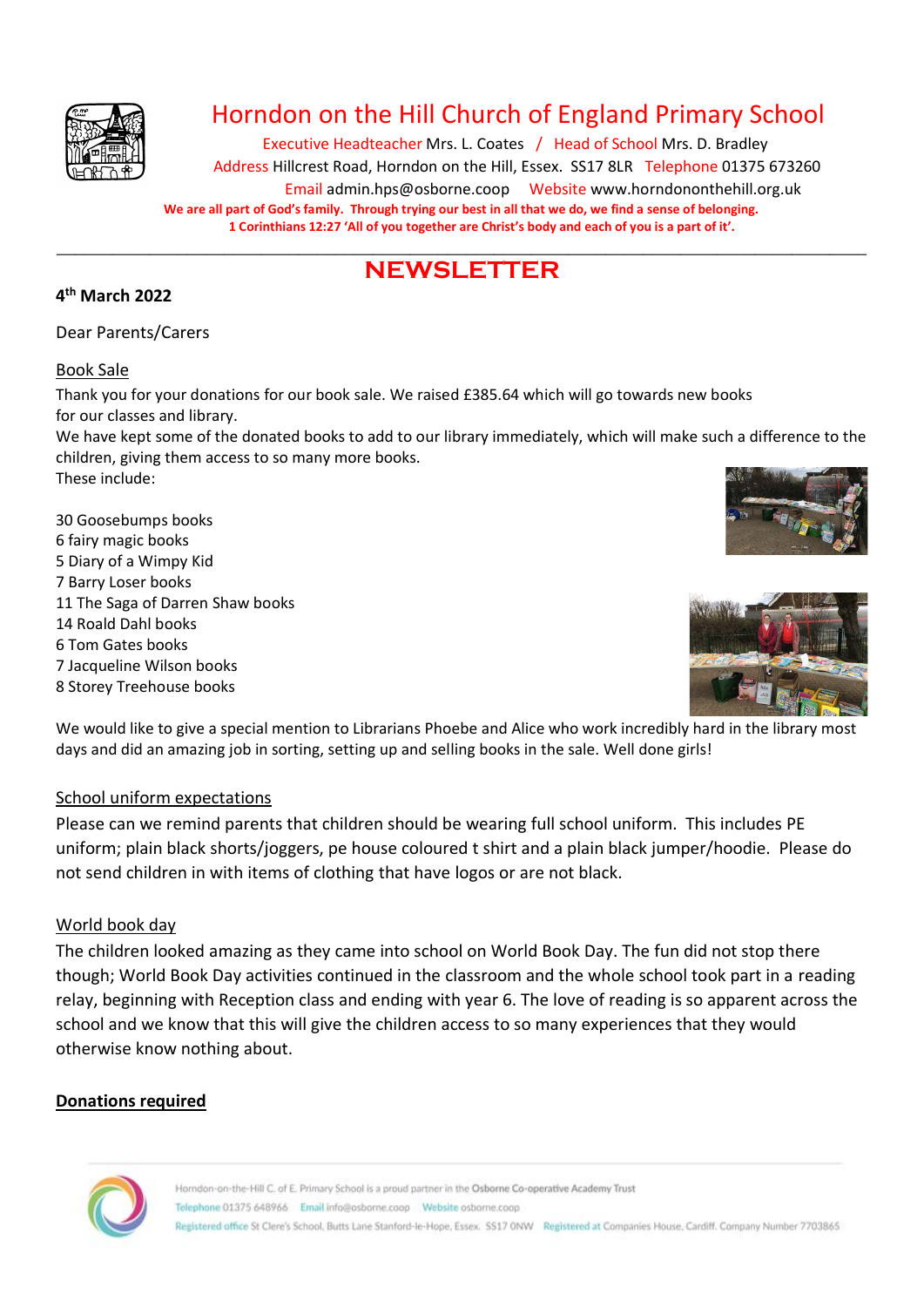Compost bin - does anyone have a large compost bin that can be kept at the back of the Prayer Garden – **thank you to Mr and Mrs Bass who have donated a compost bin!**

Large coke/lemonade bottles – year 5 will be completing a recycling project to make a screen for the Reception class play area. Can we ask that all year groups donate the large bottles so that year 5 can begin the construction of the screen as soon as possible.

#### **Class wish lists**

As you are aware the school budget is severely limited, especially with the loss of income due to Covid, but there are items as a school we would love to purchase for the classrooms and children, if finances would allow. It was suggested that we add a wish list to our newsletter for the whole school and for each class to try to help obtain items and resources desperately required. Parents may have access to some of these items through their own workplace, know companies who may wish to donate to the school or of course may like to donate themselves.

Any donations would be greatly appreciated but here are some suggestions from our teachers:

#### **Nursery**

- $\star$  Used good-condition scooters and bikes
- $\star$  Children's wooden garden furniture
- $\star$  Outside tap (huge thank you to Mr and Mrs Batten for purchasing this)
- $\star$  Wooden planters or scraps of decking planks we could make into planters, vegetable seeds, compost
- $\star$  Short planks of wood, tarpaulin rope to use for bridges or camps.
- Water play- jugs, sea-life creatures, tubes, guttering (for pouring water or rolling balls down)
- $\star$  Large metal bowl to build a pretend camp fire in
- $\star$  Tractor tyres to plant small fruit tree (Thank you for Mr and Mrs Wheaton)
- $\star$  Colourful exterior paint

Thank you so much for any donations that you could make. Mrs Ramsey

#### **Reception**

- $\star$  Top soil for our mud kitchen
- $\star$  Play sand (Thank you Mr and Mrs Howlett for purchasing lots of sand!!)
- $\star$  Dolls house (Thank you Mr and Mrs Wheaton)
- $\star$  Chunky felt tip pens (Thank you Mr and Mrs Howlett and Mr and Mrs Graham for purchasing these too)
- \* Scissors that create patterns (thank you Mr and Mrs Yellop)
- $\star$  Wham studio grey storage boxes various sizes
- $\star$  Scooters
- $\star$  Prams
- $\star$  Dolls
- $\star$  Footballs

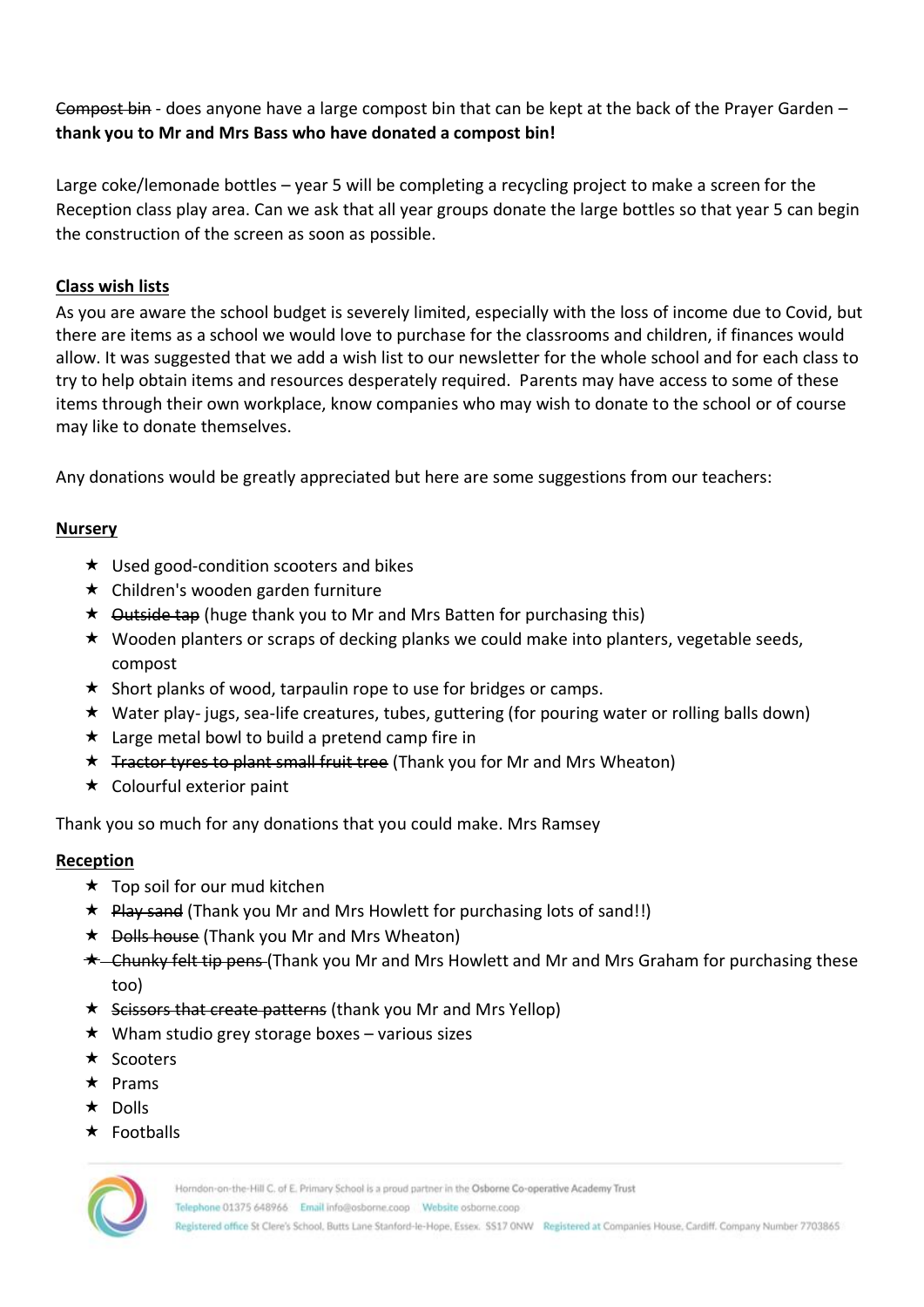- $\star$  Coloured paper/patterned for art area
- $\star$  Hula hoops
- $\star$  Whiteboard pens (washable)
- $\star$  Pritt stick glue sticks

Thank you everyone. Mrs Kitchener

#### **Class 1**

- $\Box$  Glue sticks (thank you Mr and Mrs Elliston for purchasing 30 glue sticks)
- $\Box$  Soil, large flower pots and carrot seeds/ planting potatoes. (thank you to Grace Ward's family)
- $\exists$  Felt tip pens (thank you Mr & Mrs Long)
- ❑ Where's Wally type books for Drop Everything And Read (DEAR) (donations greatly received from Mr Norman)
- $\Box$  Wipe clean counting, letters, number books etc. (thank you Mr and Mrs Elliston for purchasing these)
- ❑ Used but good condition magazines or comics (for DEAR).

Thank you, we really do appreciate your help. Mrs Phillips and Mrs Ramsey

#### **Class 2**

- ➢ Infant Dictionaries
- $\triangleright$  Reading books that align to our phonics scheme:
- Purple Band <https://collins.co.uk/collections/purple-band>
- Gold Band <https://collins.co.uk/collections/gold-band>
- White Band <https://collins.co.uk/collections/white-band>
- Lime Band <https://collins.co.uk/collections/band-11-lime>
- $\triangleright$  Glue sticks
- $\triangleright$  Gardening resources e.g. gloves, seeds, spades, seed trays, etc (we will be planting seeds later in the year).
- $\triangleright$  Felt tip pens.
- $\triangleright$  Colouring in books, word searches, activities books, etc for the children to do during wet break or for when they are waiting to go to play.

#### Many thanks - Mr Hales

#### **Class 3**



 16 - 8 x The Stone Age Boy books - (Thank you so much Ms Allen for purchasing 8 of these books and the pencil sharpeners  $\circled{e}$ )



- Tub Pencil sharpeners
- 60 \* green BIC pens

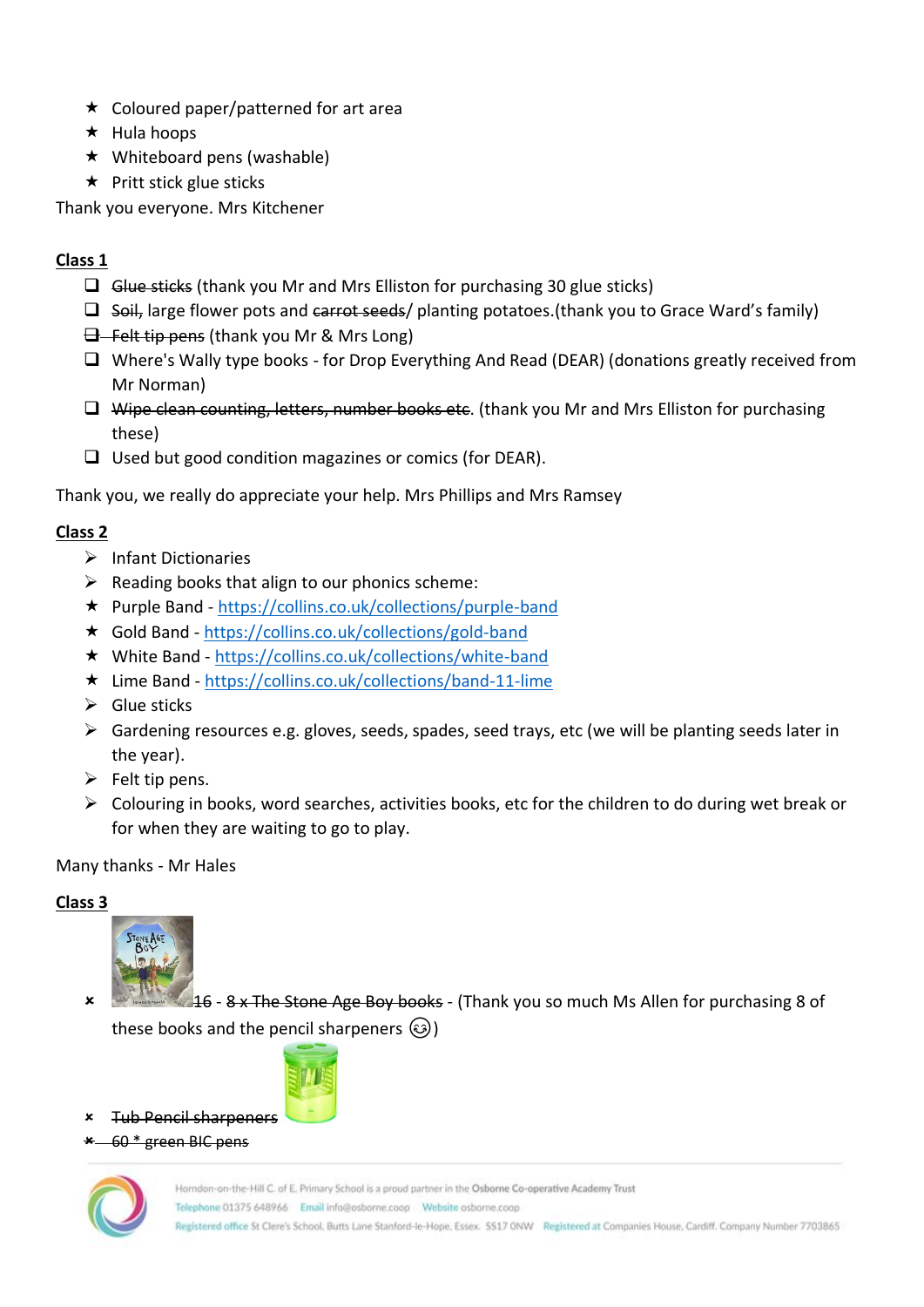- Modelling clay
- Colouring pencils

#### **Thank you to Class 3 for purchasing everything on their wish list**

#### **Class 4**

After speaking to the children these were their suggestions:

- ♦ Table tidy for each table (7 tables) to hold dictionaries, rulers, pens, pencil etc
- ♦ Coloured pencils (thank you to Mr and Mrs Jones)
- ♦ Paintbrushes (different sizes)
- ♦ Variety of water based paint (some with glitter too please)

Many thanks – Mrs Durrant

#### **Class 5**

Thesaurus \* 15



Copies of Street Child \* 10



Expies of Secrets of a Sun King \* 15 (thank you Ms Nelder)

- Berol felt tips
- Lego (wet play)
- Pritt sticks- extra Pritt sticks, 2 per child please
- Connect 4 game

Thank you all for your generosity – Mrs Delaney and Mrs Mansfield

#### **Class 6**

- ❖ Pritt sticks- extra Pritt sticks, 2 per child please (thank you Mr and Mrs Phipps)
- ❖ Water colour tins
- ❖ New paint brushes (thank you to Mr and Mrs Wheaton)
- ❖ Set of hand puppets
- ❖ Thesaurus
- ❖ Harry Potter book sets
- ❖ Diary of a Wimpy Kid book sets
- ❖ Nice handwriting pens (thank you to Mr and Mrs Jones & Mr and Mrs Phipps)
- ❖ Felt tips- Berol
- ❖ Coloured pencils (thank you to Mr and Mrs Wheaton)
- ❖ Colouring books (thank you to Mr and Mrs Wheaton)

#### Many thanks - Mrs M

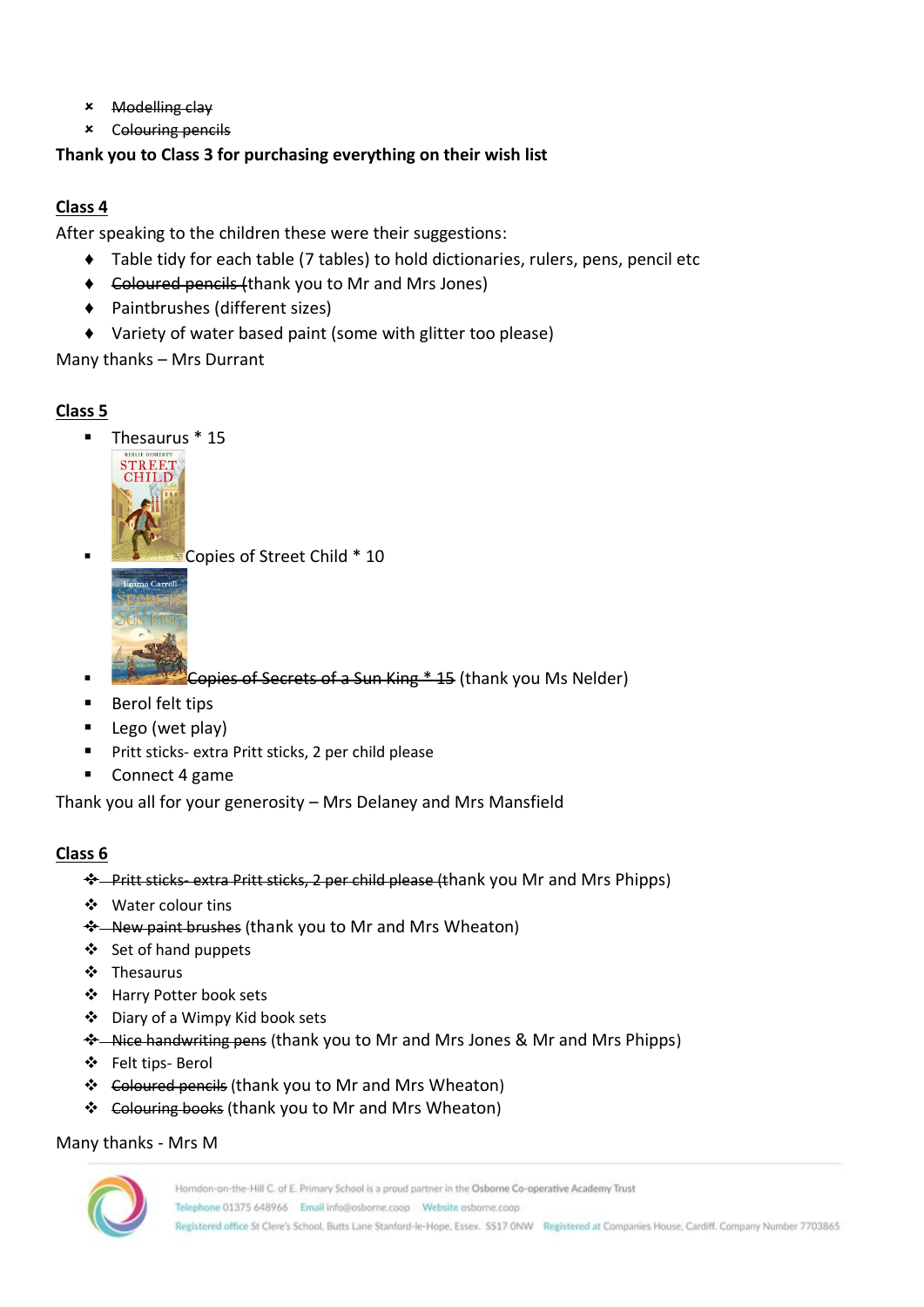#### **Whole school wish list**  Pictures just for reference





that records



modelling clay

Bookcases – with backs Felt tips/art supplies/



New Cushions for book corners

Class Computer and Outdoor storage shed – Reception class

Outdoor large board games - Jenga, twister



New Musical instruments/Music wall

I-Pads/Chromebooks

Additional items for the sensory room and sensory items for each class

New Carpets – Carpet time

Warmest regards

Bradley  $\sim$ 

**Mrs D Bradley Head of School**



**Do not forget to follow us on @HOTHschool and like our tweets!**

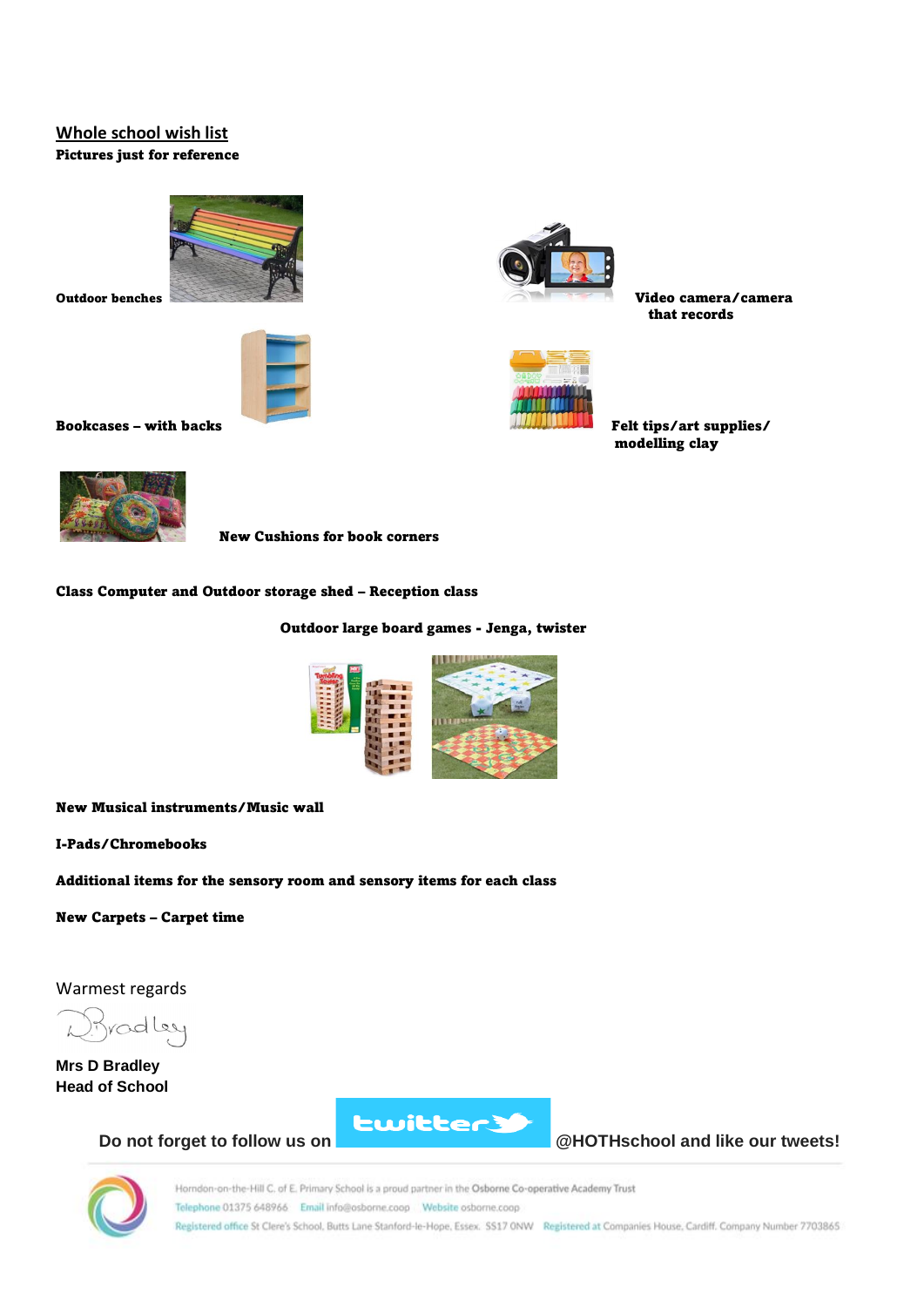#### Head Teacher Awards

Blue, Phoebe, Alice, Harrison G,

## Values Certificates – Solidarity & Respect

| <b>Democracy</b>                                                                      | Honesty                                                                            |
|---------------------------------------------------------------------------------------|------------------------------------------------------------------------------------|
| $A\mathcal{V}a$<br>Sophie<br>Arianna<br>$A\mathcal{V}a$<br>Olivia<br>Amelia<br>Violet | Daisy<br>Lily-Mae<br>Jack H<br>Judah<br>Reggie<br>Sophia<br>Rívah<br>Lenny<br>Jack |
|                                                                                       |                                                                                    |

#### Attendance

This fortnight's winners are year 2 and year 6.



- Reception 90.8%
	- Year 1 94.4%
	- Year 2 97.6%
	- Year 3 95.9%
	- Year 4 97.4%
	- Year 5 94.4%
	- Year 6 98.0%

## **Prayer For the week**

Dear Lord

Please teach us to live well and to show justice and mercy

Help us to take special care of the vulnerable

Hill C. of E. Primary School is a proud partner in the Osborne Co-operative Academy Trust

Telephone 01375 648966 Email info@osborne.coop Website osborne.coop

Registered office St Clere's School, Butts Lane Stanford-le-Hope, Essex. SS17 ONW Registered at Companies House, Cardiff. Company Number 7703865

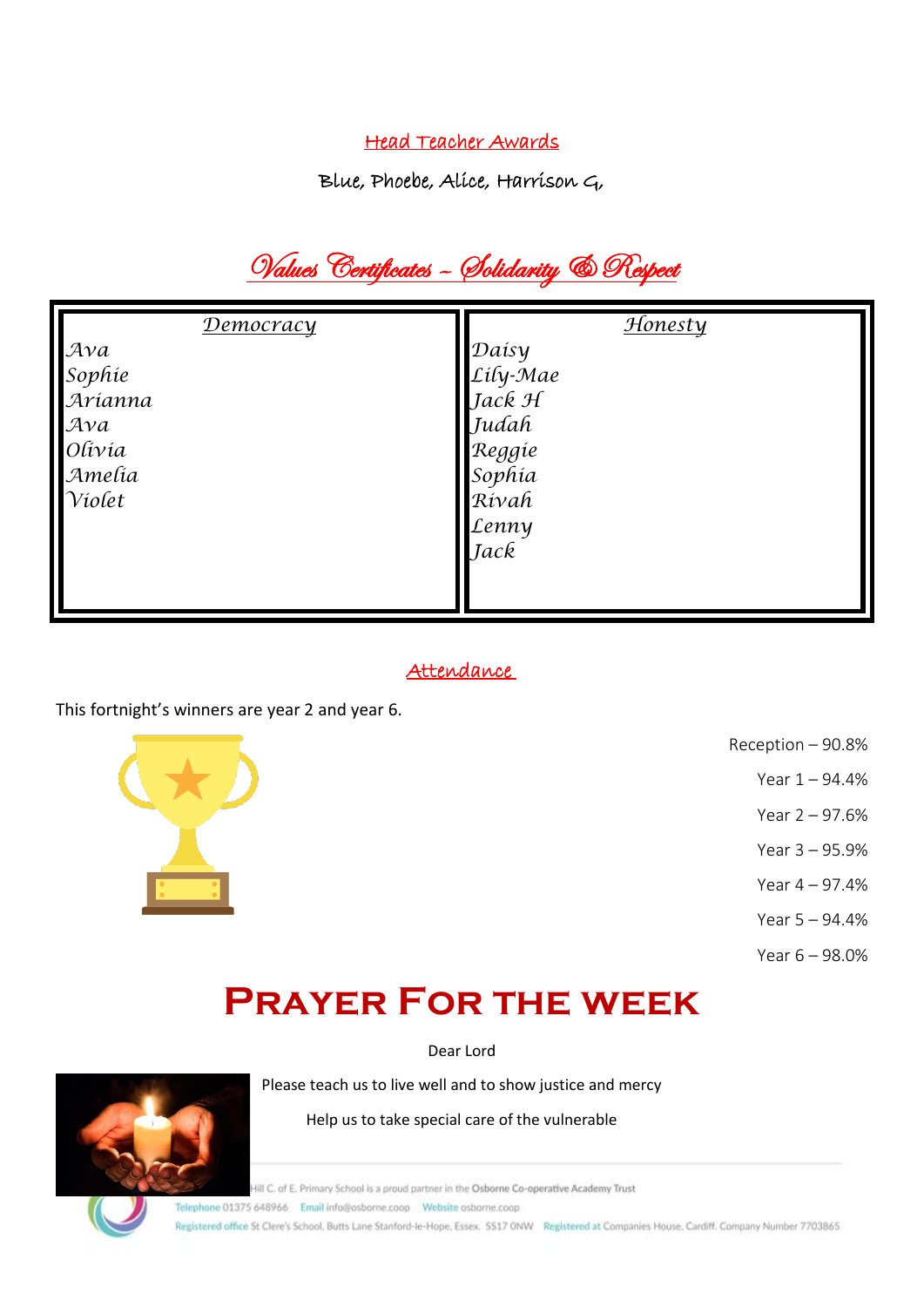and to love our neighbour as ourselves.

Amen



# *DATES FOR YOUR DIARY*

| 2022                                                                                                                                                                                                                       | <b>JUNE</b><br>25th & 26 <sup>th -</sup> Horndon Feast and Fayre                                                                                                                               |
|----------------------------------------------------------------------------------------------------------------------------------------------------------------------------------------------------------------------------|------------------------------------------------------------------------------------------------------------------------------------------------------------------------------------------------|
| <b>MARCH</b><br>Thursday 31 <sup>st</sup> - Easter Service at Church<br><b>APRIL</b><br>Friday 1 <sup>st</sup> – Year 6 to St Clere's to see 'Hairspray'<br>Friday $1st$ – End of Easter Term Disco – details to<br>follow | <u>JULY</u><br>Monday 18 <sup>th</sup> - Leavers Service at Church<br>Tuesday 19 <sup>th</sup> - Last day of Term (Please note<br>change of date)<br>Tuesday $19th$ – FOHS Disco – details tbc |
| <b>MAY</b><br>Monday 9 <sup>th</sup> - Friday 13 <sup>th</sup> – SATS week<br>Saturday 14th - School May Fayre<br>Monday 23rd - Friday 27th - Year 6 PGL                                                                   |                                                                                                                                                                                                |

#### **NHS covid guidance on testing and self-isolation**

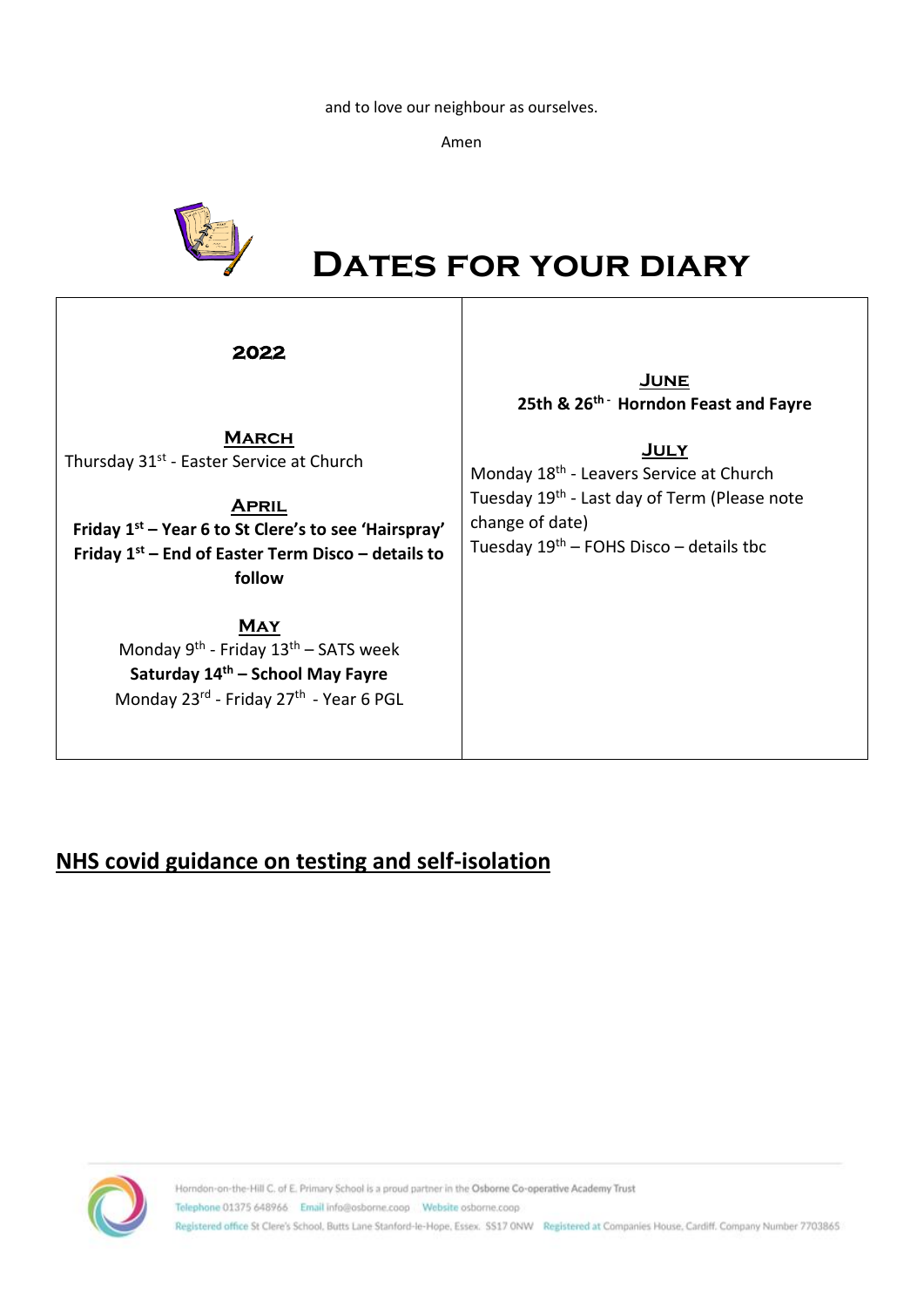#### Examples of when to end self-isolation if you have had COVID-19 symptoms or have received a positive COVID-19 test result



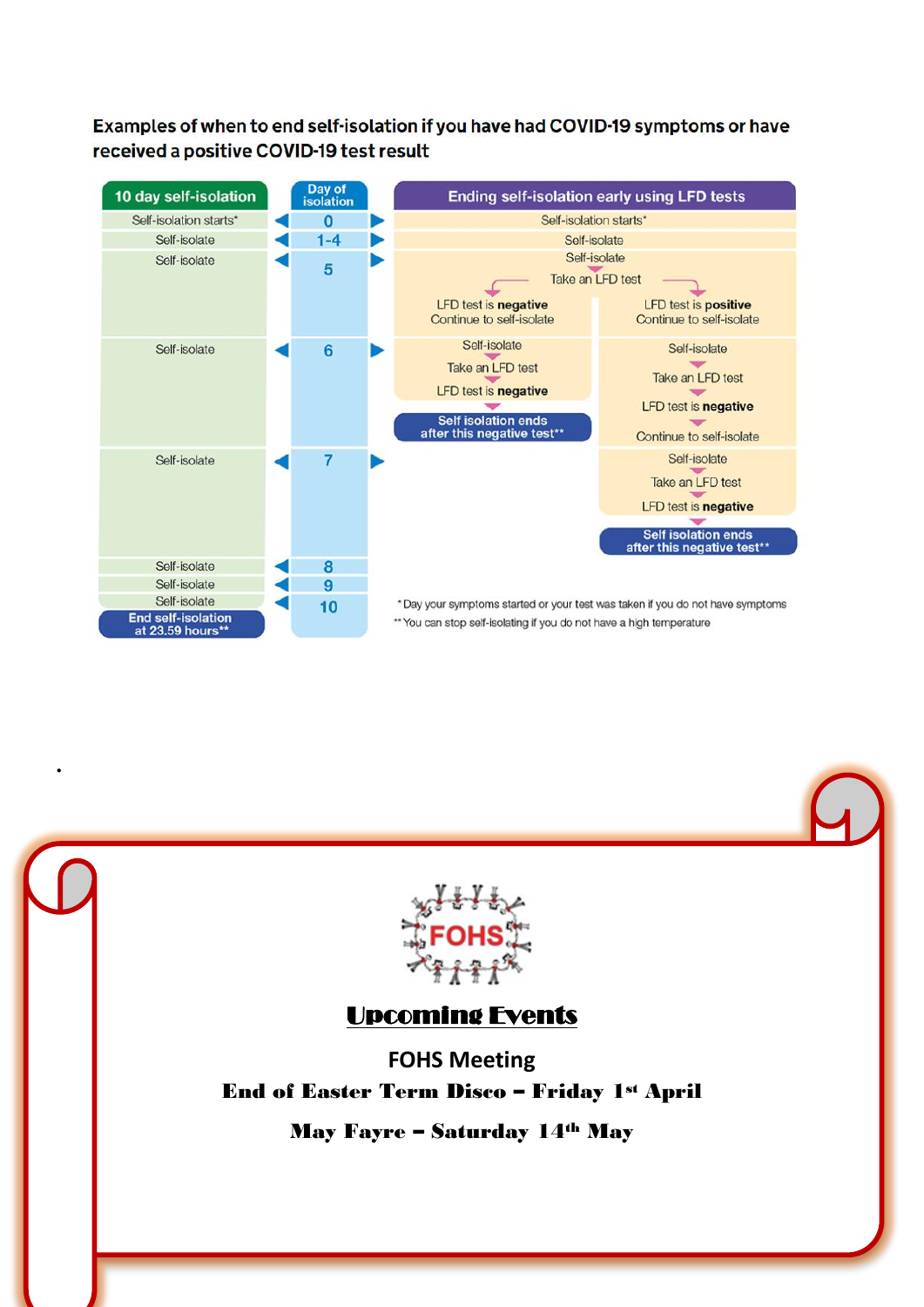